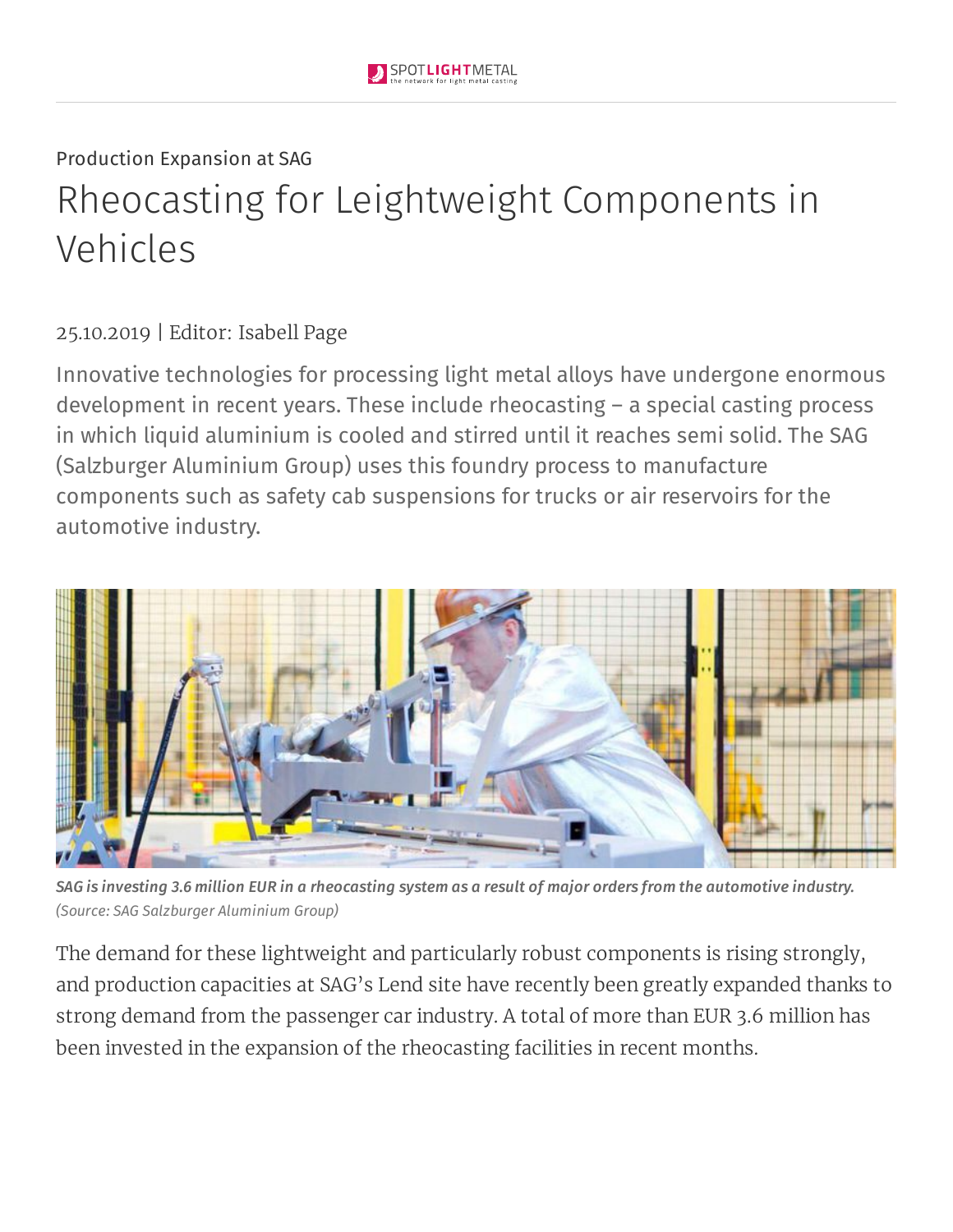The advantages of **rheocasting** are versatile: The parts can be manufactured in all shapes – specifically adapted to the respective installation space. This is extremely cost-efficient due to the elimination of mechanical post-processing. In addition, the parts are extremely robust and have a low weight. Another important feature that distinguishes rheocasting from standard die [casting](https://www.spotlightmetal.com/what-is-die-casting-development-processes-and-materials-in-die-casting-a-818604/) is that the components are very easy to weld.

## Less Weight for more Efficiency

The achievable weight **reduction of up to 60 %** compared to steel components is particularly interesting for vehicle construction – and this with the same load capacity and service life of the elements. Thus, the net weight of vehicles, which tends to increase due to the design, can be massively reduced by using weight-optimizing SAG rheocasting components. This reduces fuel consumption and thus CO $_2$  emissions (with a weight saving of 120 kg, approx. 0.3 tons less CO $_{\rm 2}$  per year and truck\*). This is a total package of advantages for which VOLVO awarded an innovation prize to SAG in 2018.

### Rising Demand of Rheocasting Parts

The SAG plant in Sweden produces more than 250,000 rheocasting components annually for major truck manufacturers such as VOLVO and Scania. Rheocasting parts for the automotive industry are produced at the Lend/Salzburg site. Demand is rising steadily. Not least because weight reduction is becoming an increasingly important issue for the automotive industry due to the strict EU climate targets. The SAG development team in Lend and Ronneby (Sweden) works together with the OEMs on the ongoing further development of the application areas of rheocasting. For example, more than EUR 3.6 million was recently invested in a new rheocasting plant at the SAG site in Lend, Salzburg, in order to cover the increasing production for the automotive industry.

#### That's why Rheocasting is profitable

- Parts can be manufactured in all shapes with exact final dimensions. No need for mechanical post-processing, thus extremely cost-efficient production
- Weight reduction of up to 60 % for the same load capacity and service life of the elements compared to steel components